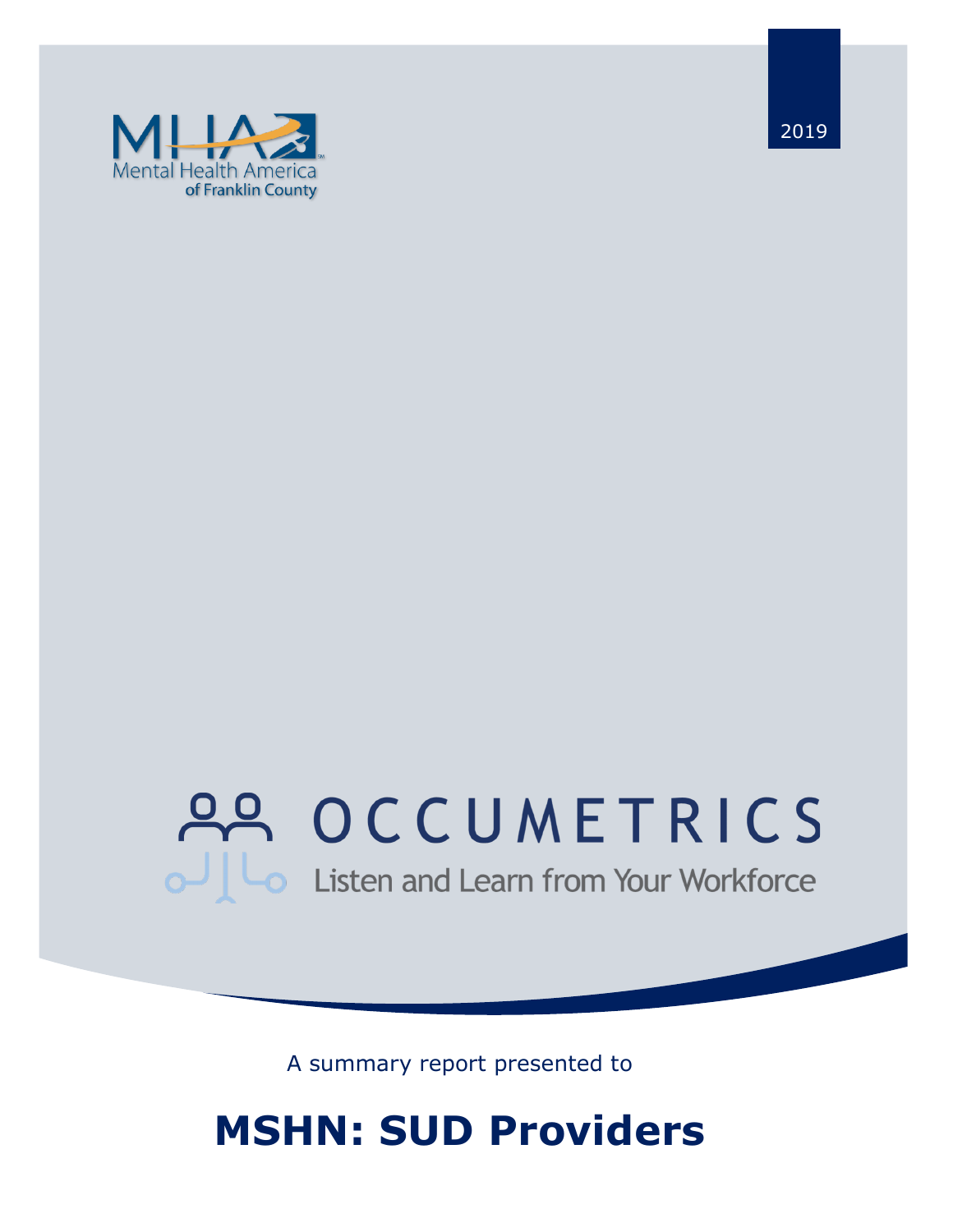## **SUD PROVIDERS WELLNESS PROFILE: THE SUMMARY**

| Overview                                                                                      | 3              |
|-----------------------------------------------------------------------------------------------|----------------|
| The Occumetrics Process                                                                       | $\overline{4}$ |
| <b>Wellness Profile: The Snapshot</b>                                                         |                |
| <b>Discoveries</b><br>$\bullet$<br>• Actions for Consideration                                | 5<br>5         |
| <b>SUD PROVIDERS WELLNESS PROFILE: THE DETAILS</b>                                            |                |
| STEP 1   Assess: Analyzing the Numbers                                                        | 6              |
| STEP 2   Engage: Listening to Conversations                                                   | 8              |
| STEP 3   Change: Learning from Your Workforce                                                 |                |
| <b>Considerations for MSHN</b><br>$\bullet$                                                   | 9              |
| <b>Considerations for Providers</b><br>$\bullet$<br>Considerations regarding Pay and Benefits | 9<br>9         |
| What's Next?                                                                                  | 10             |
| <b>APPENDIX</b>                                                                               |                |
| Data Tables                                                                                   | 12             |
| Focus Group Data                                                                              | 15             |
| Supporting Research                                                                           | 23             |

| References | 28 |
|------------|----|
|            |    |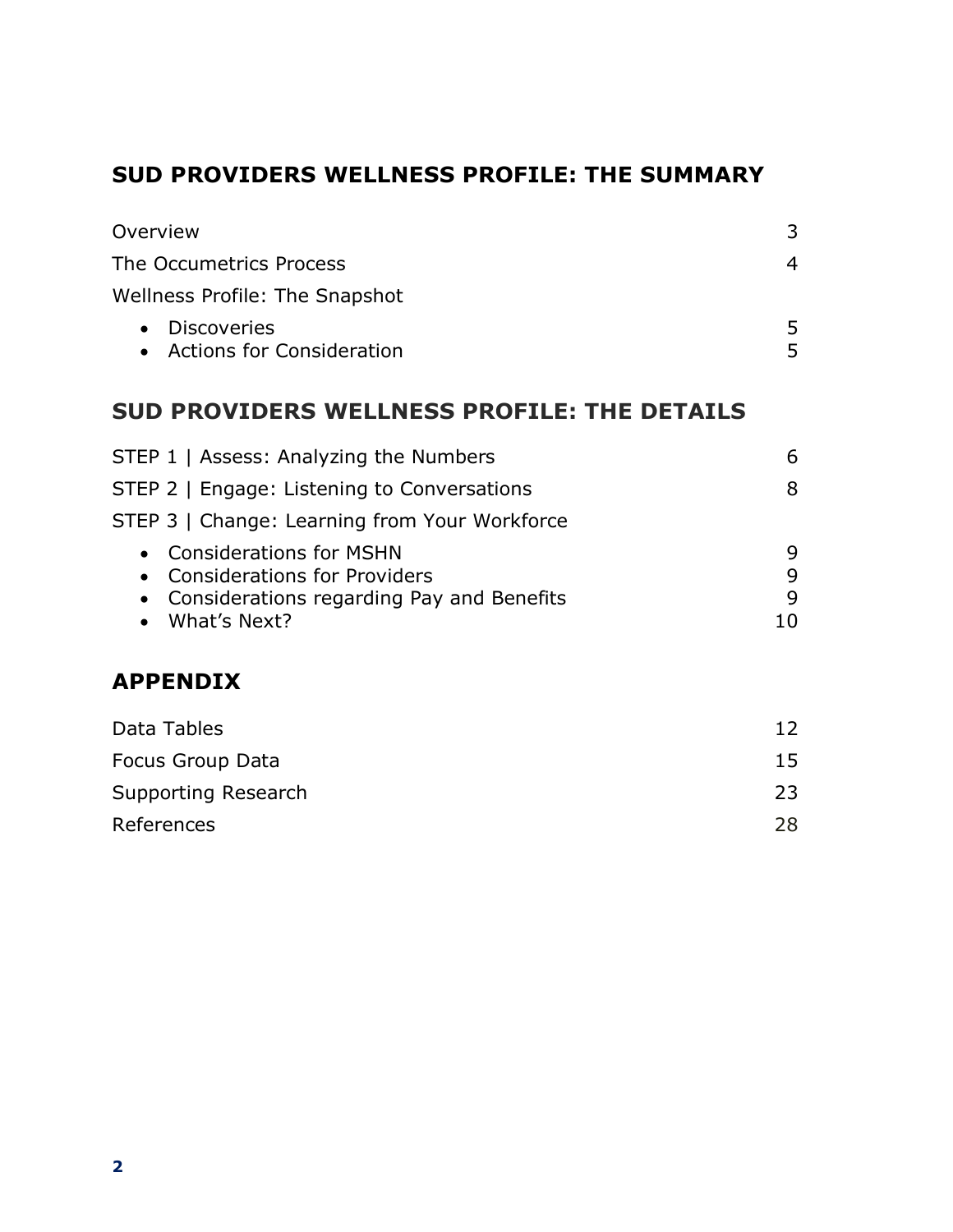## **WELLNESS PROFILE: THE SUMMARY**

## **OVERVIEW**

A report prepared for the U.S. National Mental Health Commission and the Mentally Healthy Workplace Alliance says that "workplaces play an important and active role in maintaining the mental health and wellbeing of their workers. A well-designed workplace should support individual mental health and lead to reduced absenteeism, increased employee engagement and improved productivity."

MSHN has taken an invaluable step toward investing in a healthier workplace for its provider network and requested the help of Mental Health America of Franklin County (MHAFC). Through extensive research and field testing, MHAFC has developed a science-based and data-driven assessment method allowing our research team to identify the most impactful predictors in employee retention and job satisfaction within the network of MSHN's SUD providers. We have also developed actions for consideration that are anticipated to decrease turnover intention and increase job satisfaction.

Frequent turnover tends to have a deleterious effect on staff morale and productivity and often places an even heavier workload on already stretched staff. Turnover rates among non-profits have been increasing over the last several years. COMPDATA's Turnover Report 20171 found **voluntary** turnover in the Midwest to be 12.5% for Not-For-Profits (15.9% overall including non-voluntary turnover), 16.1% in Healthcare (20.3% overall), and 11.2% in Services (16.2% overall). Non-profits typically report that the hardest positions to retain are in direct service, which usually include some of the lowest-paid positions in an organization. As other scientific studies have concluded, we also find that job satisfaction correlates with turnover. Employees who are satisfied with their jobs tend less frequently to look for other employment.

In this report, we identify workplace strengths and challenges, high- and low-scoring dimensions associated with workplace wellbeing, the most critical factors in retaining SUD employees, and actions for consideration for both MSHN and SUD providers designed to improve retention and job satisfaction.

 $\overline{a}$ <sup>1</sup> From the *Compensation Data BenchmarkPro* report, which provides cross-industry salary data for more than 560 general staff job titles from nearly 30,000 organizations across the country.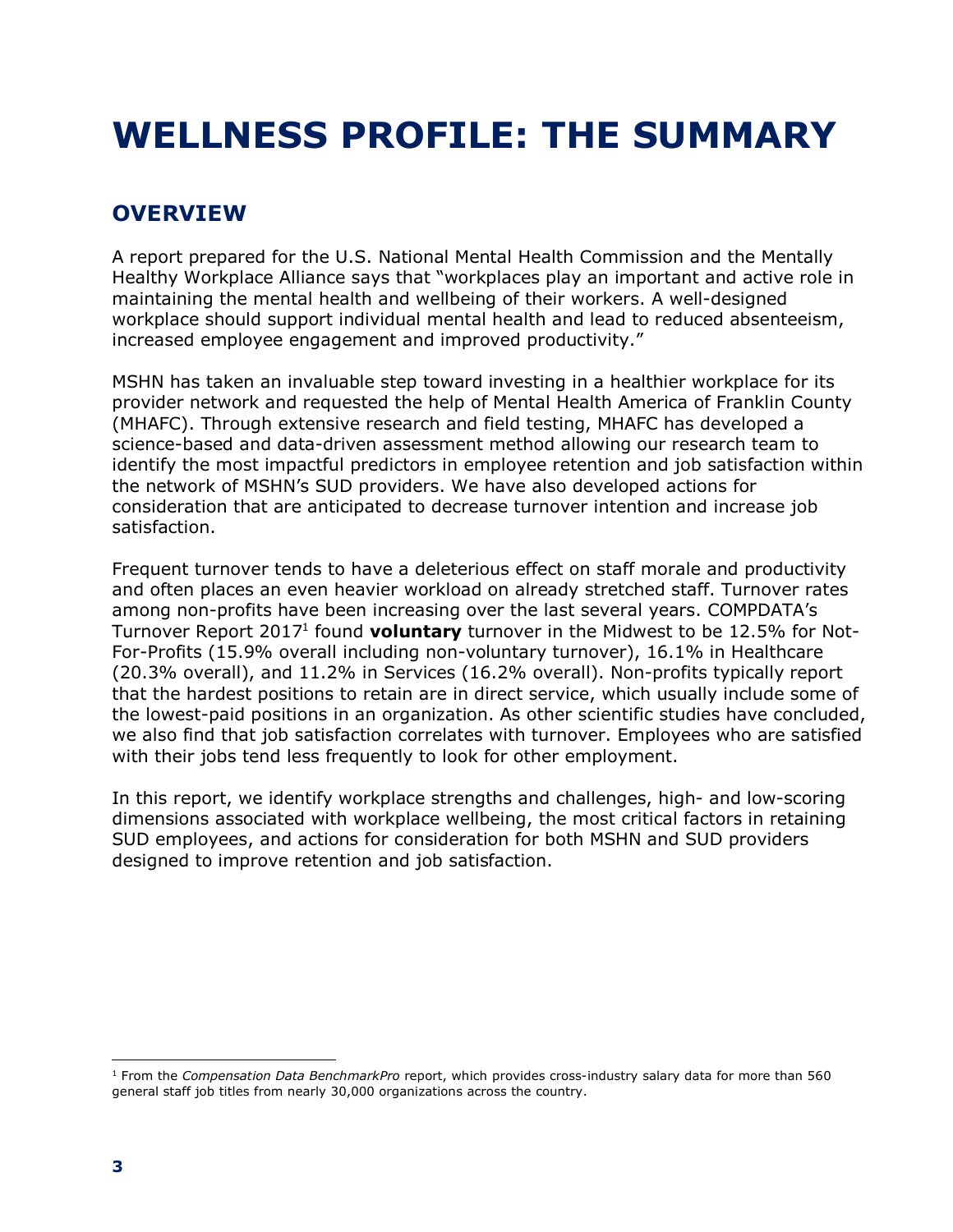### **THE OCCUMETRICS PROCESS**

STEP 1 | ASSESS

Analyzing the Numbers

First, we surveyed<sup>2</sup> employees of MSHN's SUD provider network along 10 different dimensions of workplace wellbeing described below. These results then informed what areas to explore in seven follow-up focus groups, which included groups of front line and managerial staff, totaling 37 employees. This combination of quantitative and qualitative data using multiple measures provided the information necessary to identify the primary predictors of job satisfaction and turnover intention within MSHN's SUD provider network and develop actions for consideration to improve on any issues.

- **Emotional Exhaustion**—the extent to which employees' mental and emotional reserves are depleted
- **Work Engagement**—the extent to which employees are involved, committed, enthusiastic and focused
- **Supervisor Support** and **Colleague Support**—the extent to which colleagues and managers support and encourage
- **Work Demands**—the extent of requirements on staff concerning hours, deadlines, quantity of work, taking breaks, and time pressures
- **Control/Autonomy**—the extent of independence in how to do the job
- **Interpersonal Relationships**—the nature of workplace relationships, such as friction, harassment, and bullying
- **Job Role**—the extent to which employees understand their duties and responsibilities and fit into the bigger organizational framework
- **Organizational Change**—the extent of employee involvement with organizational change and how they perceive fairness in organizational decisionmaking
- **Distributive Justice**—the extent to which employees perceive fairness in their pay, praise, etc.

STEP 2 | ENGAGE Listening to Conversations

 $\overline{a}$ 

<sup>&</sup>lt;sup>2</sup> Approximately 19% of staff responded to the survey (283 out of 1500);  $^{+/4}$ .1% margin of error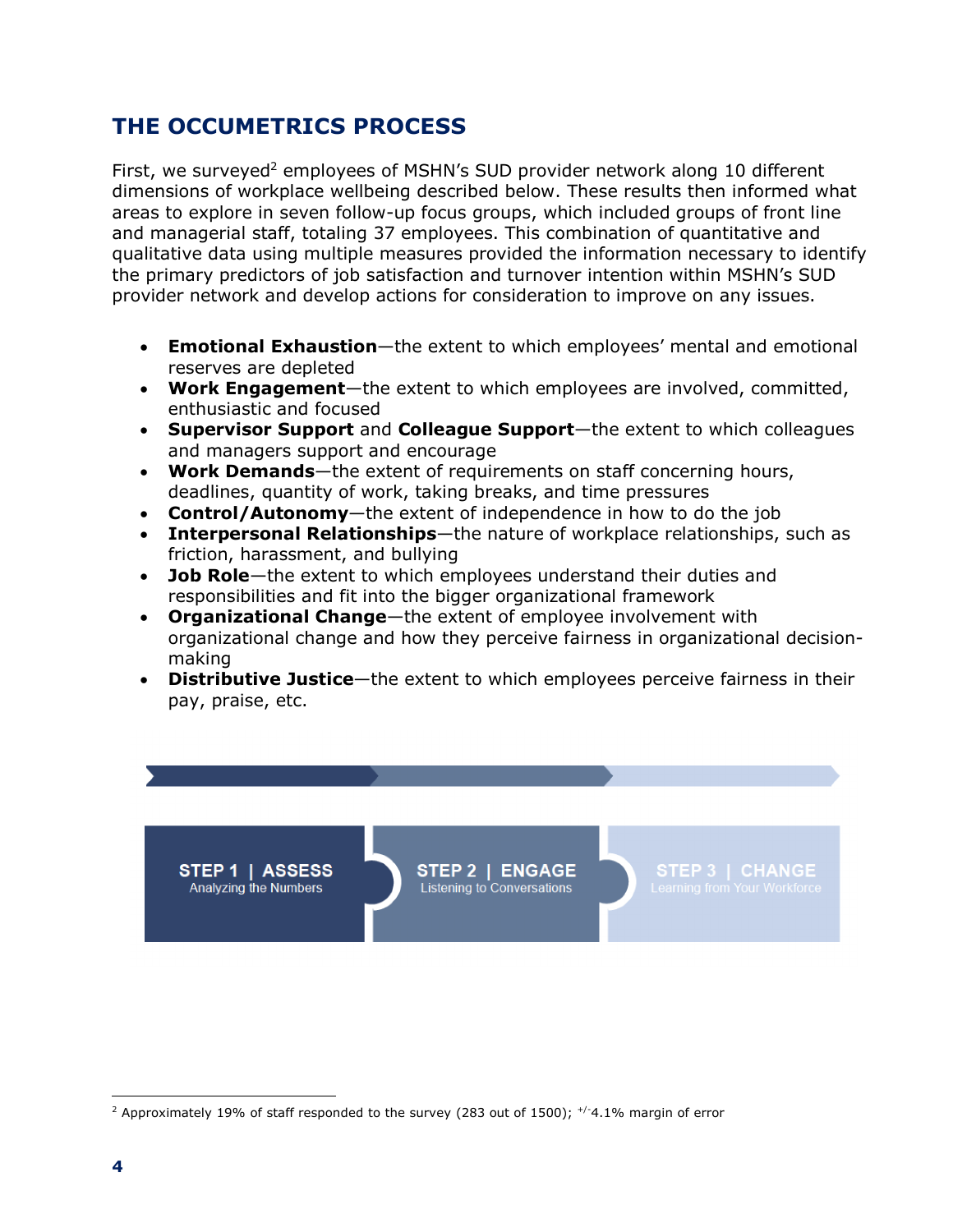## **WELLNESS PROFILE: THE SNAPSHOT**

## **DISCOVERIES**

The following overall indicators predicted and had the most impact:

- On **turnover intention**: *Work Engagement, Supervisor Support, Job Role,* and *Satisfaction with Pay and Benefits*
- On **overall job satisfaction**: *Work Engagement, Supervisor Support, Job Role, Satisfaction with Pay, Interpersonal relationships,* and *Control/Autonomy.*

Employees reported being motivated by the following factors about their workplace:

- Mission-driven work
- Flexibility
- Supportive coworkers

They reported being most discouraged by these conditions:

- Unmanageable workloads; feeling burnt out and understaffed
- Paperwork taking away from client care
- Low pay and, in some cases, a lack of benefits
- Inability to engage in self-care
- Difficulty hiring and retaining appropriate, quality staff (particularly in rural areas)
- Having to implement the new GAIN process
- Poor communication between treatment providers and MSHN (however, prevention providers report good relationships with MSHN)

### **ACTIONS FOR CONSIDERATION**

MSHN and the SUD providers are anticipated to benefit most from the following actions:

- Looking into paperwork v. client time ratios (for treatment staff; prevention did not report the same paperwork issue)—this was the number one issue brought up by treatment providers.
- Understanding paperwork redundancies and working to consolidate/create efficiencies—reports of different governing and accrediting bodies not realizing what's being asked of providers from each other—same with auditing process
- Creating opportunities for frontline staff at provider agencies to share feedback about changes that impact them directly prior to the changes happening
- Creating shadowing opportunities for MSHN staff to "walk in the shoes" of provider staff
- Creating time for self-care initiatives to be included in the work day; burnout was reported to be partially due to an inability to process the difficult and sad client situations that are dealt with
- Not proceeding with the GAIN assessment instrument
- Understanding and explaining the perception of why licensed clinicians with more credentials (addictions credentials) are paid and reimbursed at a lower rate than licensed clinicians at CMH providers
- Addressing wage and benefits concerns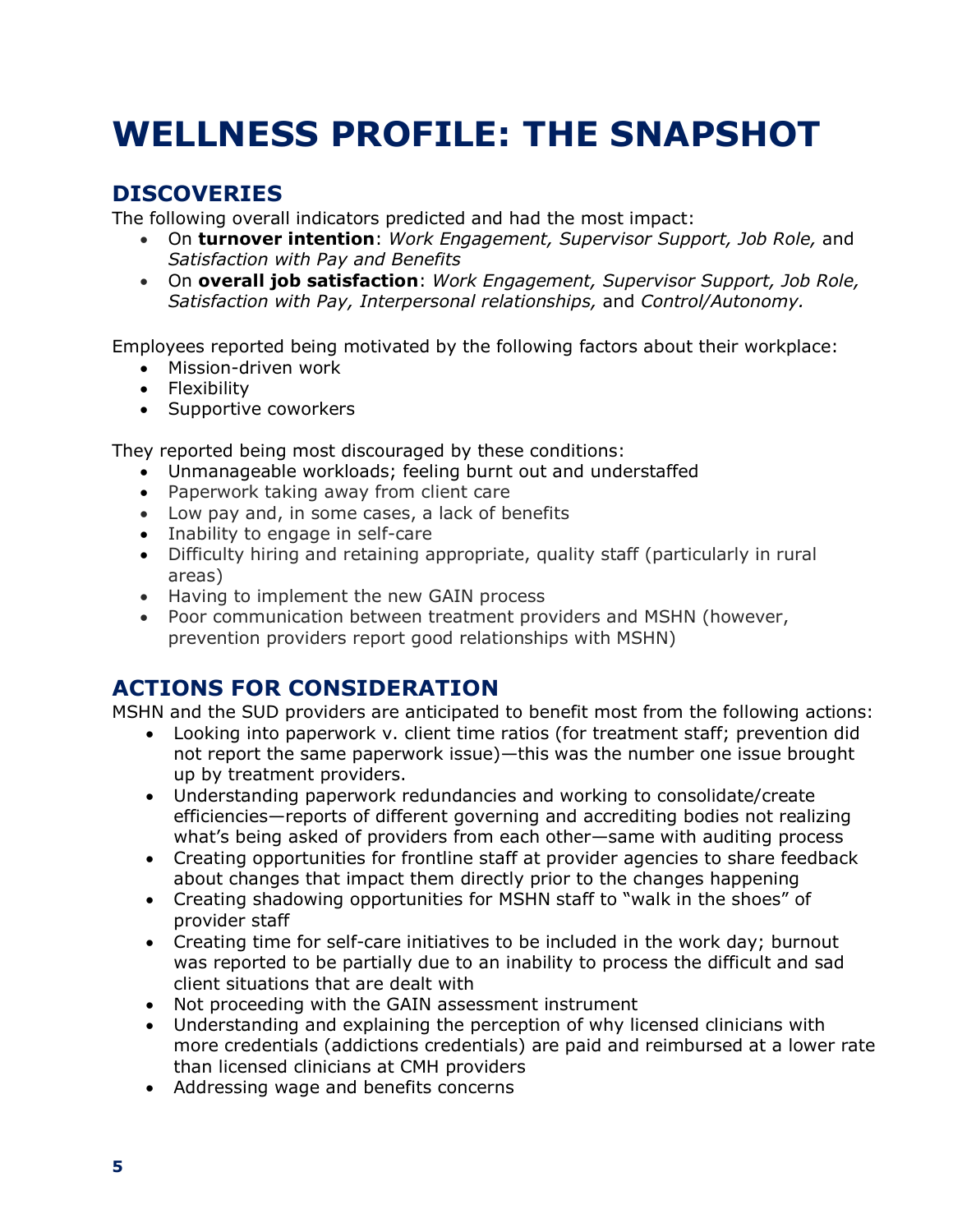## **WELLNESS PROFILE: THE DETAILS**

### **STEP 1 | ASSESS: Analyzing the Numbers**

The data analysis, in part, identifies factors most predictive of two outcomes: employee intent to leave and job satisfaction. These factors (or variables) give employers some insight as to what matters most to their employees when it comes to deciding whether to stay and how satisfied they are at work.

These variables were most impactful<sup>3</sup> and predicted 56% of the change in turnover intention (TI) and 68% of the change in job satisfaction (JS), as indicated by TI and/or JS:

#### **Work Engagement**

- It happens more and more often that I talk about my work in a negative way. (.31, TI; .20, JS)
	- $\circ$  "It happens more and more often that I talk about my work in a negative way" is best predicted (67.6%) by "I find my work to be a positive challenge" (.28), "I can rely on my immediate supervisor to help me out with a work problem" (.24), "After my work, I feel worn out and weary" (.22), "Over time, I can become disconnected from the type of work I do" (.16), "I find new and interesting aspects in my work" (.16), "Job decisions are applied consistently across all affected employees" (.13), "I have to work very fast" (.11).
- I find my work to be a positive challenge. (.26, JS)
- I feel more and more engaged in my work. (.24, JS; .19, TI)
- My job is the only type of work that I can imagine myself doing. (.09, TI)

#### **Supervisor Support**

• I am supported through emotionally demanding work. (.20, JS; .19, TI)

#### **Job Role**

- I am clear what is expected of me at work. (.16, TI)
- I am clear what my duties and responsibilities are.  $(.15, 3S)$
- I understand how my work fits into the overall aim of the organization. (.14, JS)

#### **Interpersonal Relationships**

I am subject to personal harassment in the form of unkind words or behavior. (.12, JS) **Satisfaction with Pay**

• How satisfied are you with your pay? (.11, TI; .10, JS)

#### **Satisfaction with Benefits**

• How satisfied are you with your benefits, such as paid time off, medical and dental insurance, retirement plan, and other fringe benefits? (.10, TI)

#### **Control/Autonomy**

• My working time can be flexible. (.10, JS)

 $\overline{a}$ 

<sup>&</sup>lt;sup>3</sup> The coefficient in parenthesis is added in order to provide an idea of relative strength among the variables; the higher the coefficient, the more impactful on TI and/or JS.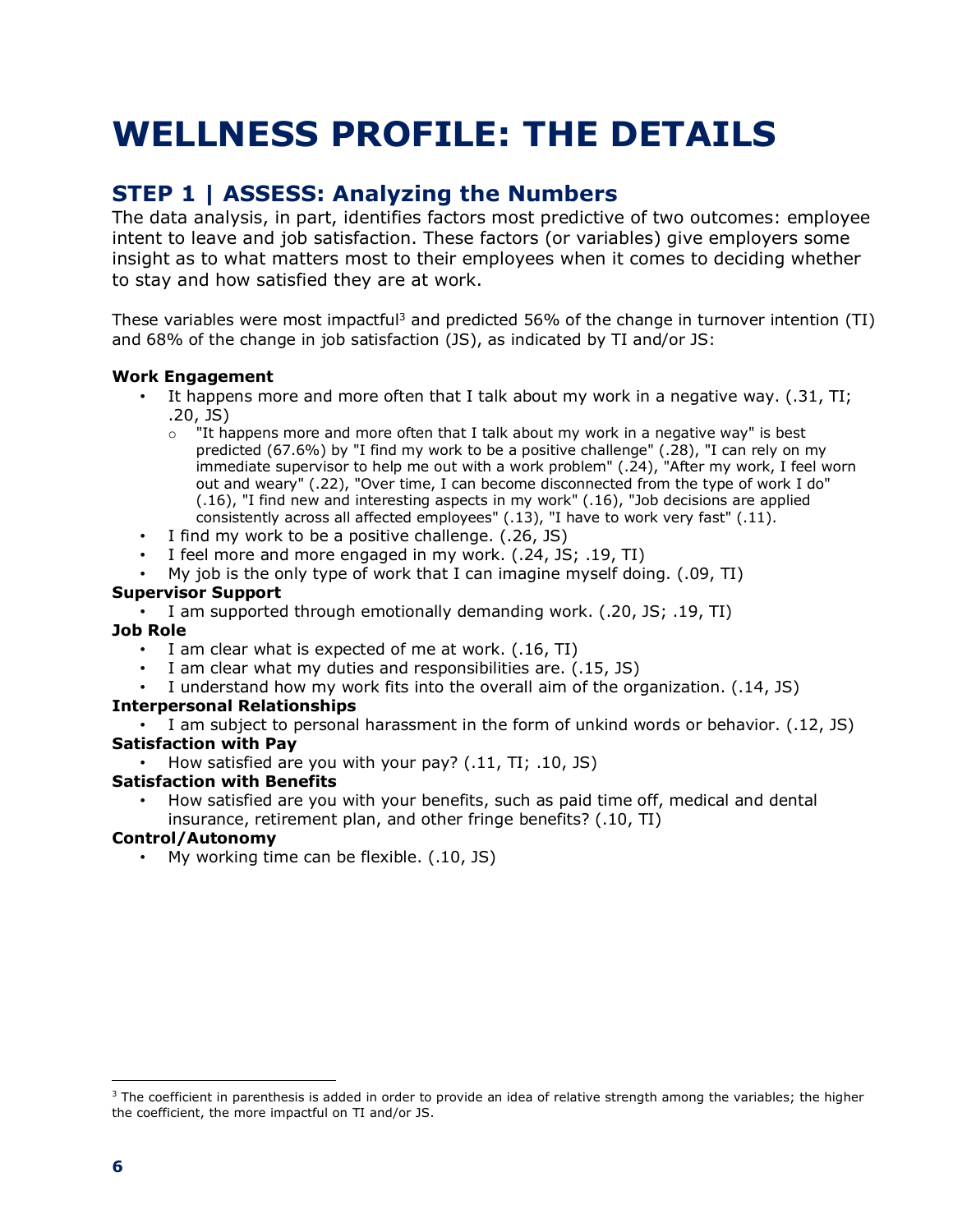#### **Workplace Wellbeing Aggregate Scores**

*(On a 0-6 scale, the higher the score the better.)*

| <b>Dimensions of Workplace Wellbeing</b> | N   | <b>Mean</b> | <b>Ohio</b><br>Statewide* |
|------------------------------------------|-----|-------------|---------------------------|
| Job Role                                 | 258 | 4.79        | 4.81                      |
| Interpersonal Relationships              | 258 | 4.47        | 4.74                      |
| Colleague Support                        | 272 | 4.26        | 4.33                      |
| Control/Autonomy                         | 260 | 4.03        | 3.79                      |
| <b>Supervisor Support</b>                | 268 | 4.02        | 3.79                      |
| Work Engagement                          | 276 | 3.78        | 3.65                      |
| Distributive Justice                     | 255 | 3.60        | 3.29                      |
| Organizational Change                    | 257 | 3.28        | 2.97                      |
| <b>Work Demands</b>                      | 264 | 7.93        | 3.32                      |
| <b>Emotional Exhaustion</b>              | 283 | 2.87        | 2.96                      |
|                                          |     |             |                           |
| Workplace Wellbeing                      | 283 | 3.76        | 3.79                      |

*Workplace Wellbeing Scale: 0 = Never, 1 = Almost never, 2 = Rarely, 3 = Sometimes, 4 = Often, 5 = Very often, 6 = Always*

*\*Statewide scores represent 5,496 employees in 28 Ohio BH organizations (1.3% margin of error at 99% confidence level)*

|                                                                                                                                                  | 'N. | <b>Mean</b> | <b>Ohio</b><br><b>Statewide</b> |
|--------------------------------------------------------------------------------------------------------------------------------------------------|-----|-------------|---------------------------------|
| Overall, how satisfied are you with your current<br>job?                                                                                         | 254 | 4.32        | 4.07                            |
| How satisfied are you with your pay?                                                                                                             | 254 | 3.32        | 2.80                            |
| How satisfied are you with your benefits, such as<br>paid time off, medical and dental insurance,<br>retirement plan, and other fringe benefits? | 253 | 3.55        | 3.79                            |

*Satisfaction Scale: 0 = Very dissatisfied, 1 = Dissatisfied, 2 = Somewhat dissatisfied, 3 = Neither dissatisfied nor satisfied, 4 = Somewhat satisfied, 5 = Satisfied, 6 = Very satisfied*

|                                                                      | N   | <b>Mean</b> | Ohio<br><b>Statewide</b> |
|----------------------------------------------------------------------|-----|-------------|--------------------------|
| I think about quitting my job.                                       | 254 | 3.72        | 3.65                     |
| I am actively looking for another job outside of<br>my organization. | 254 | 4.31        | 4.20                     |
| Turnover Intention                                                   | 254 | 4.02        | 3.91                     |

*Turnover Scale: 0 = Always, 1 = Very often, 2 = Often, 3 = Sometimes, 4 = Rarely, 5 = Almost never, 6 = Never*

**Turnover Intention**: Survey respondents indicated their turnover intention as 37% who at least sometimes thought about quitting and actively looked for another job. While this percentage doesn't statistically equate to actual turnover, our experience is that this number is often close to the prior year's actual turnover. 50.8% at least sometimes thought about quitting, and 33.9% at least sometimes actively looked for another job. The overall mean for turnover intention was 4.02 (4=Rarely).

**Overall Workplace Wellbeing**: "Overall Workplace Wellbeing" combines all ten dimensions of workplace wellbeing. Survey respondents averaged a score of 3.76.

**Satisfaction with Pay**: The aggregate mean score was 3.32. About 54% of responding staff members were *Somewhat* to *Very satisfied* with their pay. About 37% were at least *Somewhat dissatisfied* with their pay. Satisfaction with pay was a direct factor in turnover intention and job satisfaction.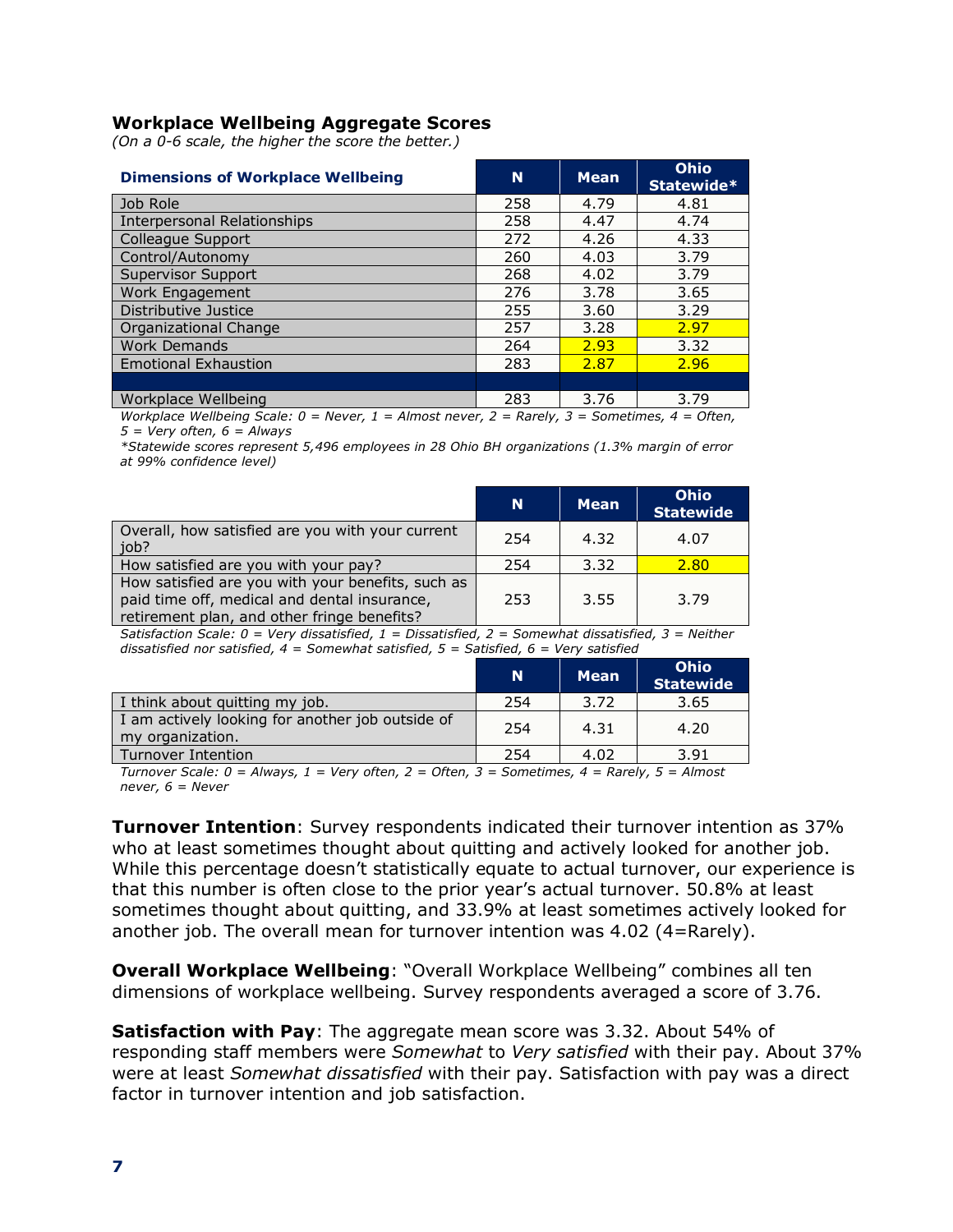**Satisfaction with Benefits**: Satisfaction with benefits had a mean of 3.55. 58% were at least *Somewhat satisfied* and 29% were at least *Somewhat dissatisfied*. Satisfaction with benefits was a factor in turnover intention but not in job satisfaction.

### **STEP 2 | ENGAGE: Listening to Conversations**

Focus group conversations provided fuller personal detail about workplace dynamics. In these groups, staff reported deriving the greatest job satisfaction and work engagement from their clients and the population they serve. As sources of satisfaction, they also cited their flexibility and their relationships with co-workers. They expressed concern about low pay, paperwork taking away from client care, feeling understaffed, poor communication between providers and MSHN and other decision-making bodies, inability to engage in self-care, inability to hire and retain quality employees (particularly in rural areas), and the new GAIN process. More specific information on the focus group discussions can be found in the Appendix.

#### **Summary of focus group discussions:**

- **Pay**: generally dissatisfied with pay; reports of being paid lower than CMH employees
- **Benefits:** mostly dissatisfied with benefits (some employees report not being eligible for benefits and would like to be)
- **Organizational Change**: a perception that change happens quickly and is determined by entities who do not know how it impacts the people who have to implement the change at the provider level
- **Colleague Support**: appears to be mostly high
- **Supervisor Support**: varied based on supervisor; perception that supervisors are also stretched thin and burnt out
- **Work Engagement**: employees are mission-focused and find their jobs rewarding but overwhelming
- **Work Demands**: reported difficult workloads, particularly due to paperwork demands; most departments reported being short-staffed

#### **Positive work experiences:**

- Mission-driven work
- Flexibility
- Supportive coworkers

#### **Negative work experiences:**

- Paperwork taking away from client care
- Unmanageable workloads; feeling short-staffed
- Poor communication between providers and MSHN/other decision-making bodies
- Low pay and lack of benefits
- Inability to engage in self-care
- Inability to hire and retain quality employees (particularly in rural areas)
- Having to implement the new GAIN process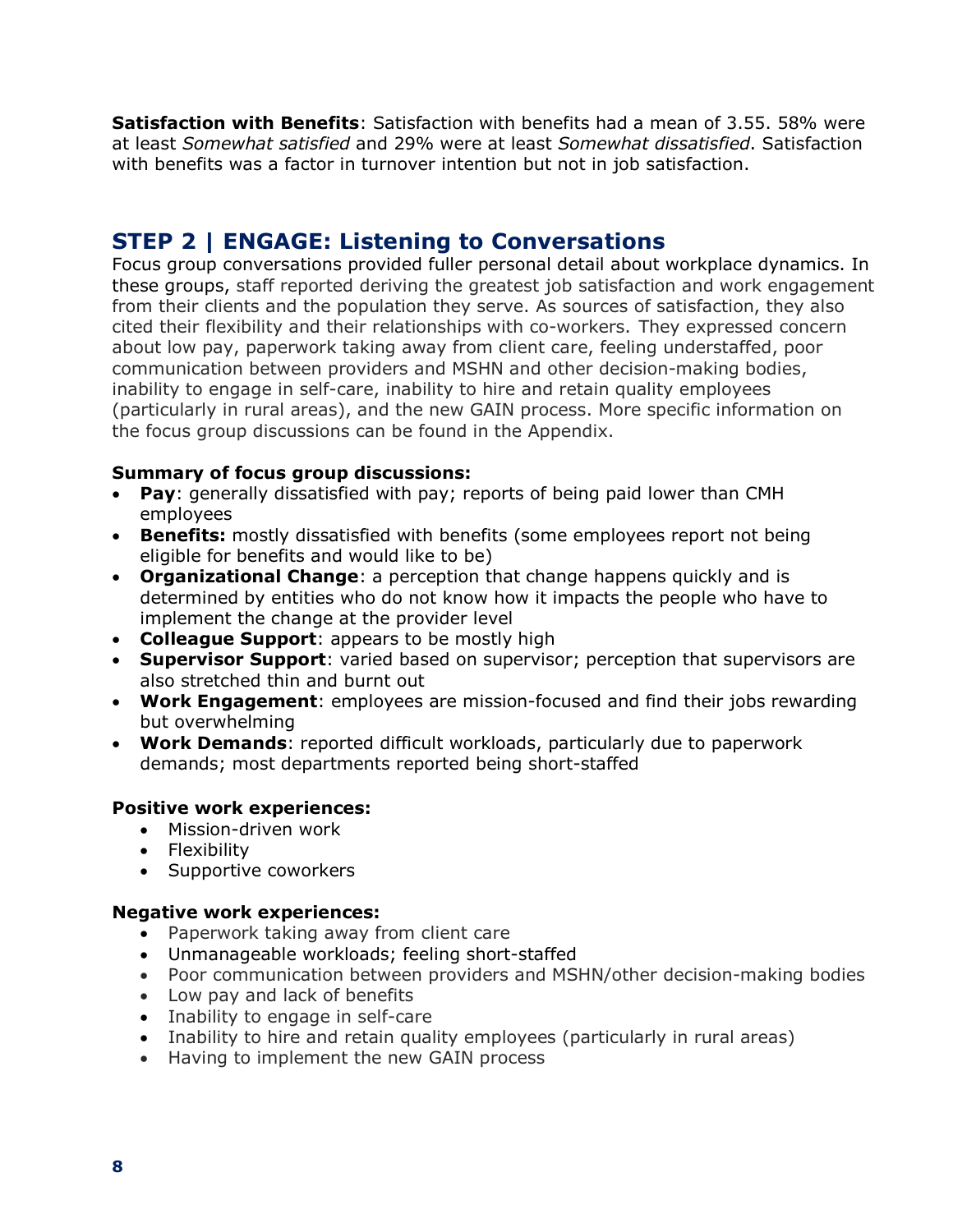## **STEP 3 | CHANGE: Learning from your Workforce**

#### **Considerations for MSHN**

- See what can be done about adjusting paperwork time v. client time so that the focus of care is on meeting clients' needs rather than on the clients meeting the agency's needs.
- Understand and address paperwork redundancies and work to consolidate/create efficiencies—reports of different governing and accrediting bodies not realizing what's being asked of providers from each other—same issue reported with the auditing process.
- Look into reports of negative experiences and interactions between MSHN and treatment provider staff.
- Create opportunities for frontline staff at provider agencies to share feedback about changes that impact them directly prior to the changes happening.
- Create shadowing opportunities for MSHN staff to "walk in the shoes" of treatment provider staff to help build mutual trust and understanding between MSHN and SUD treatment providers.
- Continue to push back against having to implement the GAIN assessment instrument. Providers fear it will cause them to lose potential high-risk clients due to the intrusive, triggering, and overwhelming (in length and content) nature of the assessment.
- Understand and address the competitive versus collaborative nature of relationships among providers; appropriate referrals and chances to help clients more holistically are missed because they are hesitant to collaborate.
- Understand and explain to providers the perception of why licensed clinicians with more credentials (specifically addictions credentials) are paid and reimbursed at a lower rate than licensed clinicians at CMH agencies.
- Work with providers to address wage and benefits concerns.

#### **Considerations for Providers**

- Create time for self-care initiatives to be included in the work day; burnout was reported to be partially due to an inability to process the difficult and sad client situations that are dealt with.
- Work with MSHN to create opportunities for frontline staff at their agencies to share feedback about changes that impact them directly prior to the changes happening.
- Better understand the service offerings of other providers in their areas and build relationships with them to be able to provide clients with the best possible care.

#### **Considerations regarding Pay and Benefits**

• Providers should conduct a study of pay and benefits at comparable local employers to develop appropriate compensation plans; the plans should, at minimum, include wage ranges for staff positions, and policies and procedures for determining and deploying wage increases and/or annual bonuses.